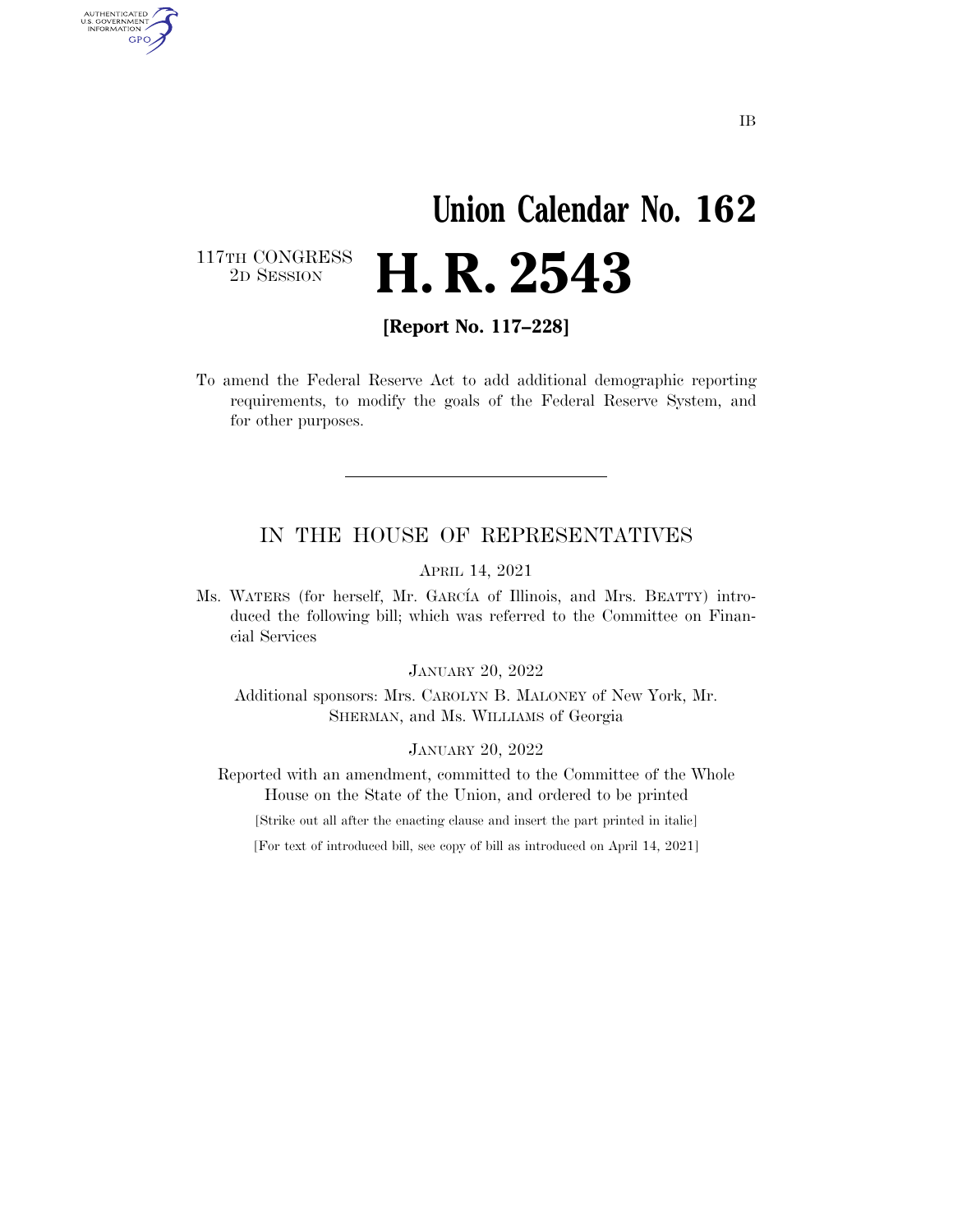## **A BILL**

2

To amend the Federal Reserve Act to add additional demographic reporting requirements, to modify the goals of the Federal Reserve System, and for other purposes.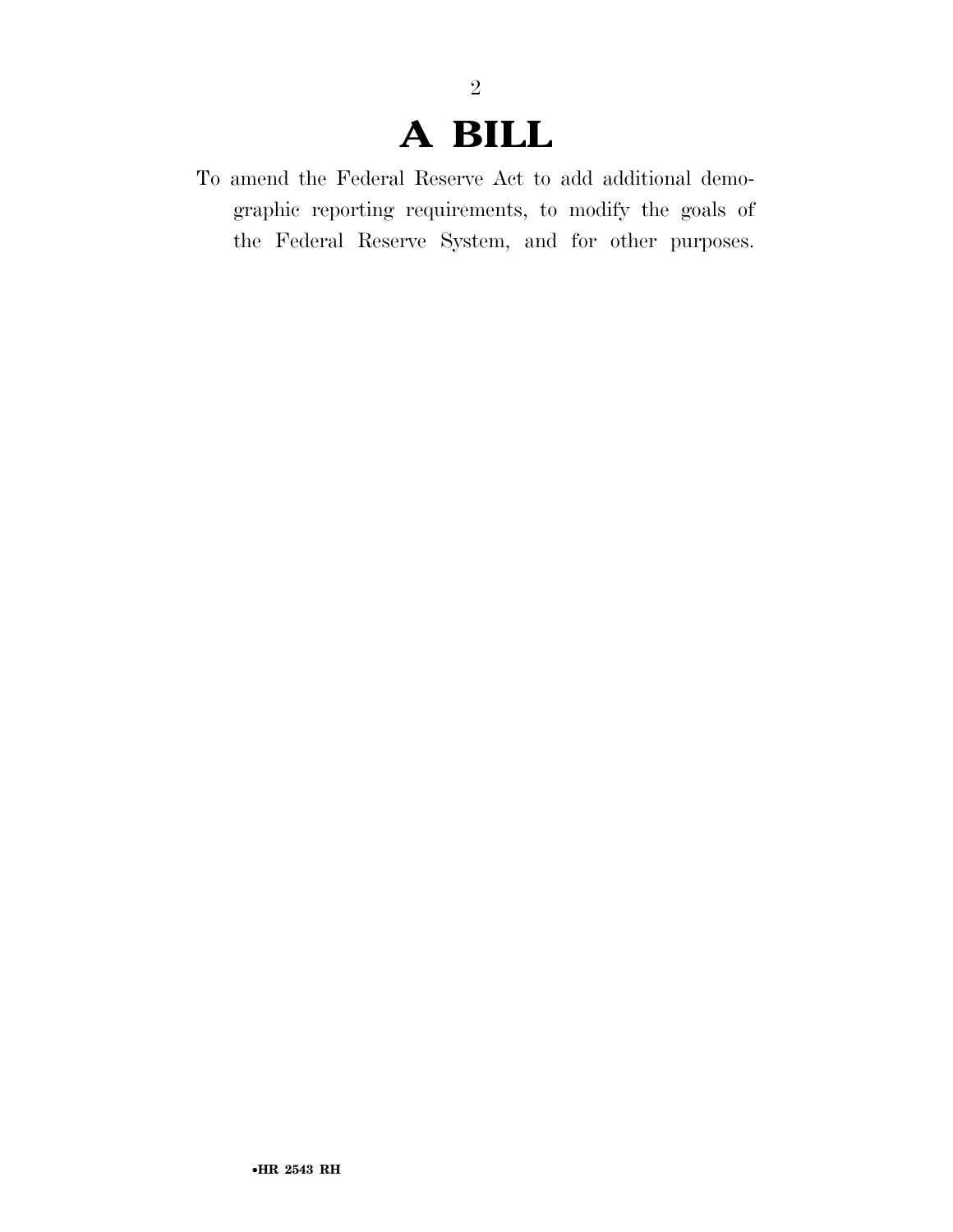*Be it enacted by the Senate and House of Representa- tives of the United States of America in Congress assembled, SECTION 1. SHORT TITLE. This Act may be cited as the ''Federal Reserve Racial and Economic Equity Act''. SEC. 2. DUTY TO MINIMIZE AND ELIMINATE RACIAL DIS- PARITIES. The Federal Reserve Act (12 U.S.C. 221 et seq.) is amended by inserting after section 2B the following: ''SEC. 2C. DUTY TO MINIMIZE AND ELIMINATE RACIAL DIS- PARITIES. ''The Board of Governors of the Federal Reserve Sys- tem and the Federal Open Market Committee shall exercise all duties and functions in a manner that fosters the elimi- nation of disparities across racial and ethnic groups with respect to employment, income, wealth, and access to afford- able credit, including actions in carrying out— ''(1) monetary policy; ''(2) regulation and supervision of banks, thrifts, bank holding companies, savings and loan holding companies, and nonbank financial companies and systemically important financial market utilities des-ignated by the Financial Stability Oversight Council;* 

*''(3) operation of payment systems;*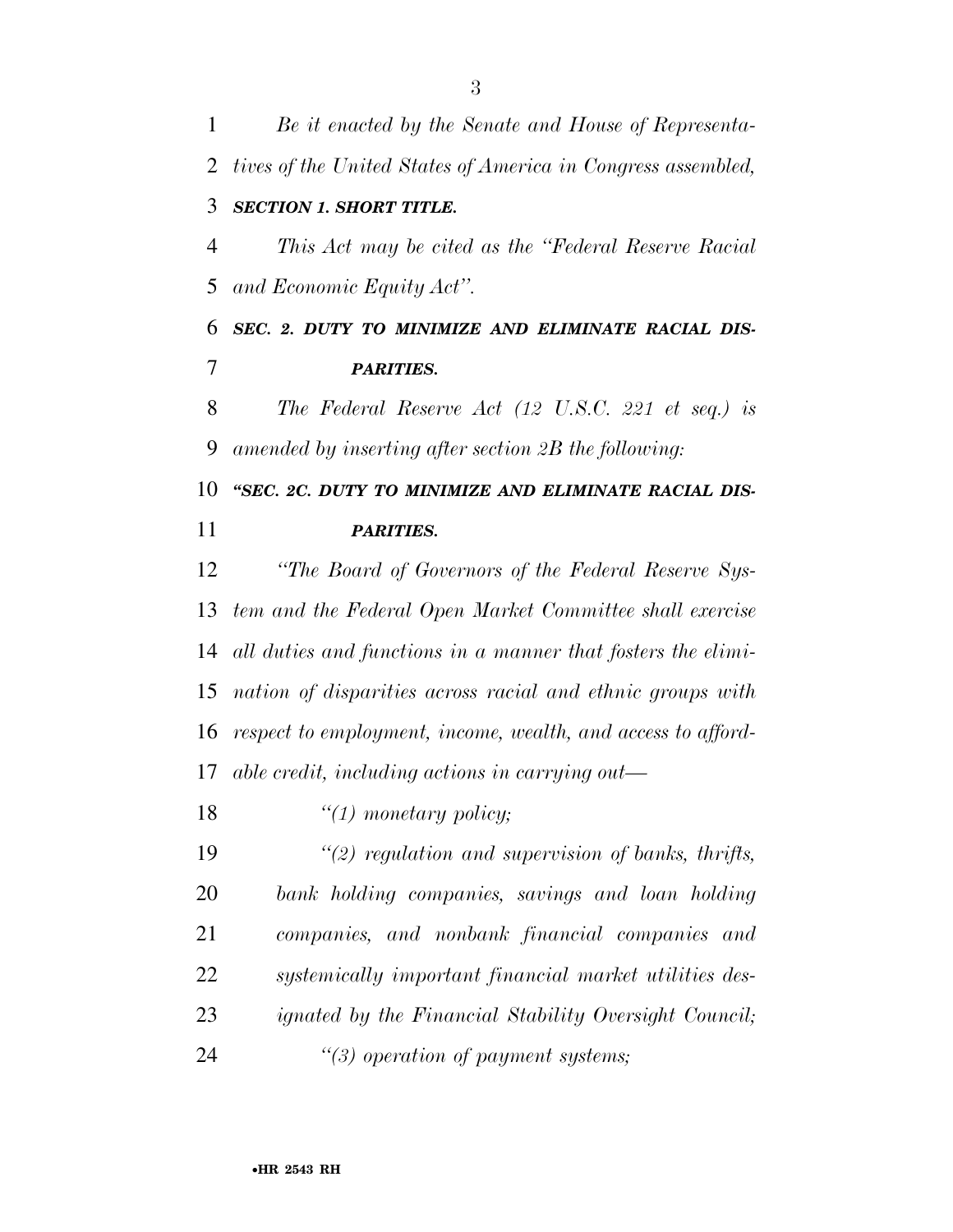| 1              | $"(4)$ implementation of the Community Rein-           |
|----------------|--------------------------------------------------------|
| $\overline{2}$ | vestment Act of 1977;                                  |
| 3              | "(5) enforcement of fair lending laws; and             |
| $\overline{4}$ | $\lq\lq (6)$ community development functions.".        |
| 5              | SEC. 3. APPEARANCES BEFORE AND REPORTS TO THE CON-     |
| 6              | <b>GRESS.</b>                                          |
| 7              | Section 2B of the Federal Reserve Act (12 U.S.C. 225b) |
| 8              | is amended—                                            |
| 9              | $(1)$ in subsection $(a)(1)$ —                         |
| 10             | $(A)$ in subparagraph $(A)$ , by striking "and"        |
| 11             | at the end; and                                        |
| 12             | $(B)$ by striking subparagraph $(B)$ and in-           |
| 13             | serting the following:                                 |
| 14             | $\lq\lq B$ economic developments and prospects         |
| 15             | for the future described in the report required in     |
| 16             | subsection $(b)$ , including a discussion of dispari-  |
| 17             | ties in employment, income, and wealth across          |
| 18             | racial and ethnic groups as well as other specific     |
| 19             | segments of the population; and                        |
| 20             | $"$ (C) plans, activities, and actions of the          |
| 21             | Board and the Federal Open Market Committee            |
| 22             | to minimize and eliminate disparities across ra-       |
| 23             | cial and ethnic groups with respect to employ-         |
| 24             | ment, wages, wealth, and access to affordable          |
| 25             | credit pursuant to section $2C$ ,"; and                |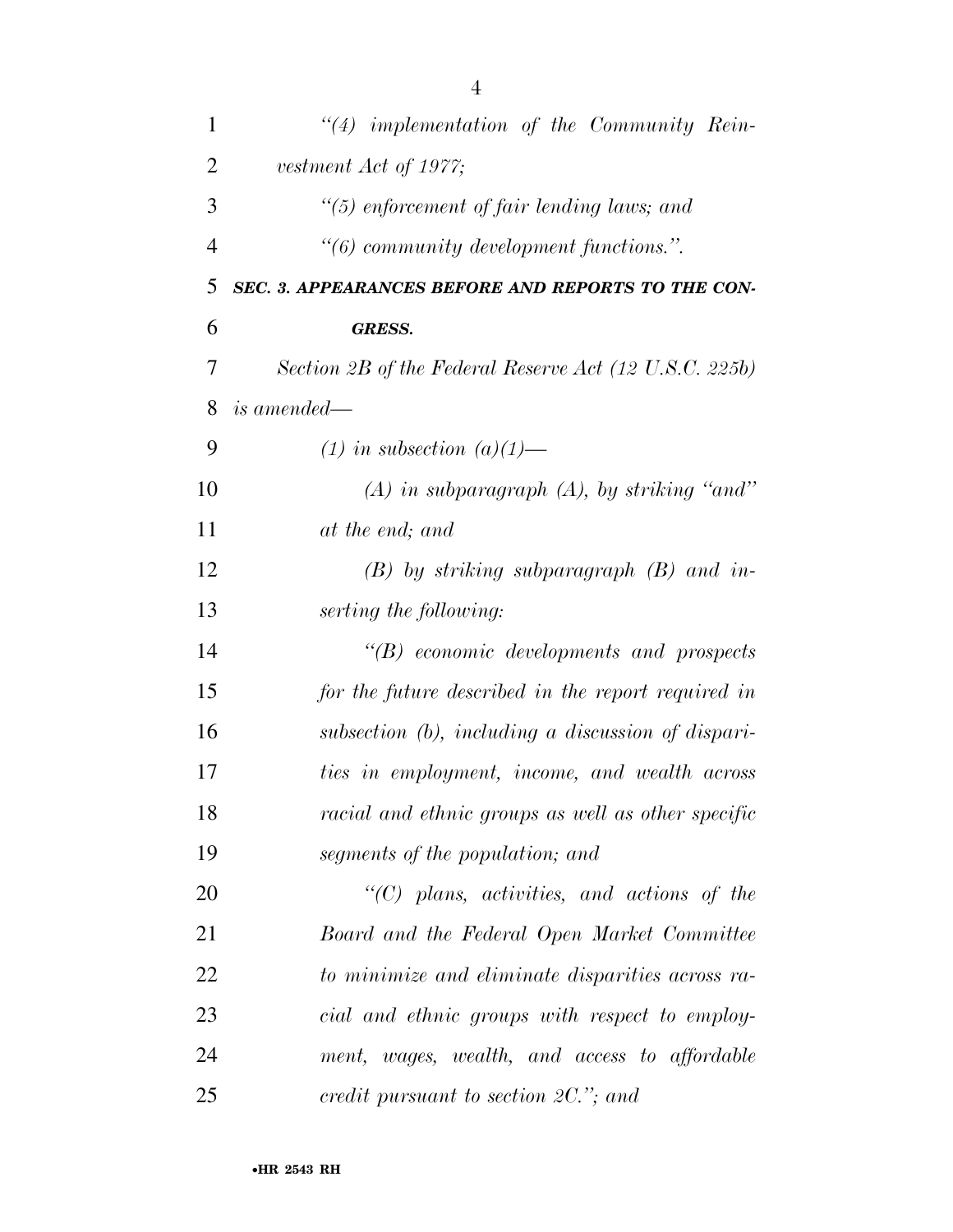| $\mathbf{1}$   | $(2)$ in subsection $(b)$ —                       |
|----------------|---------------------------------------------------|
| $\overline{2}$ | $(A)$ by striking "The Board" and inserting       |
| 3              | <i>the following:</i>                             |
| $\overline{4}$ | "(1) IN GENERAL.—The Board"; and                  |
| 5              | $(B)$ by adding at the end the following:         |
| 6              | "(2) TREND INFORMATION.-                          |
| 7              | "(A) IN GENERAL.—Each report required             |
| 8              | under paragraph $(1)$ shall include recent trends |
| 9              | in the unemployment rate, labor force participa-  |
| 10             | tion rate, employment to population ratio, me-    |
| 11             | dian household income, and change in real earn-   |
| 12             | ings.                                             |
| 13             | $\lq(B)$<br>DEMOGRAPHIC INFORMATION.—The          |
| 14             | trends required to be reported under subpara-     |
| 15             | graph (A) shall include a comparison among dif-   |
| 16             | ferent demographic groups, including race         |
| 17             | (White, African-American, Latino, Native Amer-    |
| 18             | ican, and Asian populations), ethnicity, gender,  |
| 19             | and educational attainment.".                     |